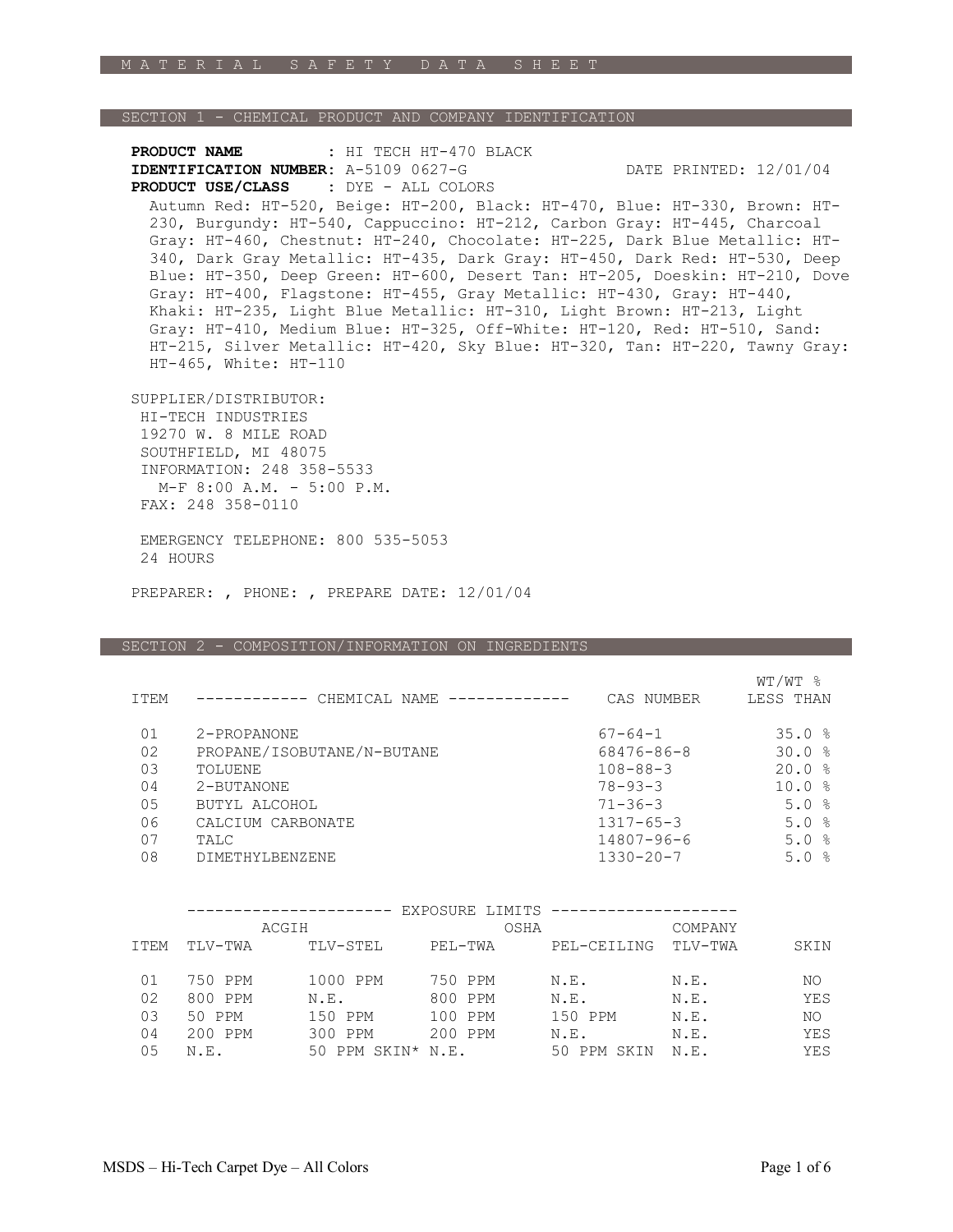SECTION 2 - COMPOSITION/INFORMATION ON INGREDIENTS (cont.)

|                |                                |                         | EXPOSURE LIMITS                  |                      |                      |                |
|----------------|--------------------------------|-------------------------|----------------------------------|----------------------|----------------------|----------------|
|                | ACGIH                          |                         | OSHA                             |                      | COMPANY              |                |
| <b>ITEM</b>    | TLV-TWA                        | TLV-STEL                | PEL-TWA                          | PEL-CEILING          | TLV-TWA              | SKIN           |
| 06<br>07<br>08 | 10 MG/M3<br>2 MG/M3<br>100 PPM | N.E.<br>N.E.<br>150 PPM | 15 MG/M3<br>$2$ MG/M3<br>100 PPM | N.E.<br>N.E.<br>N.E. | N.E.<br>N.E.<br>N.E. | NO<br>NO<br>NO |

(See Section 16 for abbreviation legend),  $*$  - Ceiling Value

## SECTION 3 - HAZARDS IDENTIFICATION

 **\*\*\* EMERGENCY OVERVIEW \*\*\*:** Vapors irritating to eyes and respiratory tract. Vapors may cause flash fire or explosion.

 EFFECTS OF OVEREXPOSURE - EYE CONTACT: Liquid, aerosols and vapors of this product are irritating and can cause pain, tearing, reddening and swelling accompanied by a stinging sensation and/or a feeling like that of fine dust in the eyes.

 EFFECTS OF OVEREXPOSURE - SKIN CONTACT: Prolonged or repeated contact can result in defatting and drying of the skin which may result in skin irritation and dermatitis (rash).

 EFFECTS OF OVEREXPOSURE - INHALATION: Harmful if inhaled. Headaches, dizziness, nausea, decreased blood pressure, changes in heart rate and cyanosis may result from over-exposure to vapor or skin exposure. Prolonged inhalation may be harmful.

 EFFECTS OF OVEREXPOSURE - INGESTION: No hazard in normal industrial use. This material may be harmful or fatal if swallowed. Corrosive and may cause severe and permanent damage to mouth, throat and stomach.

 EFFECTS OF OVEREXPOSURE - CHRONIC HAZARDS: Overexposure may cause nervous system damage. Overexposure may cause lung damage. Overexposure may cause kidney damage.

 PRIMARY ROUTE(S) OF ENTRY: SKIN CONTACT SKIN ABSORPTION INHALATION INGESTION EYE CONTACT

#### SECTION 4 - FIRST AID MEASURES

 FIRST AID - EYE CONTACT: Immediately flush eyes with plenty of water. Get medical attention, if irritation persists.

 FIRST AID - SKIN CONTACT: Immediately flush skin with plenty of water. Remove clothing. Get medical attention immediately. Wash clothing separately before reuse.

FIRST AID - INHALATION: Remove to fresh air. If not breathing, give artificial respiration. If breathing is difficult, give oxygen. Get immediate medical attention.

 FIRST AID - INGESTION: Get medical attention immediately. If swallowed, do NOT induce vomiting. Give victim a glass of water or milk. Call a physician or poison control center immediately. Never give anything by mouth to an unconscious person.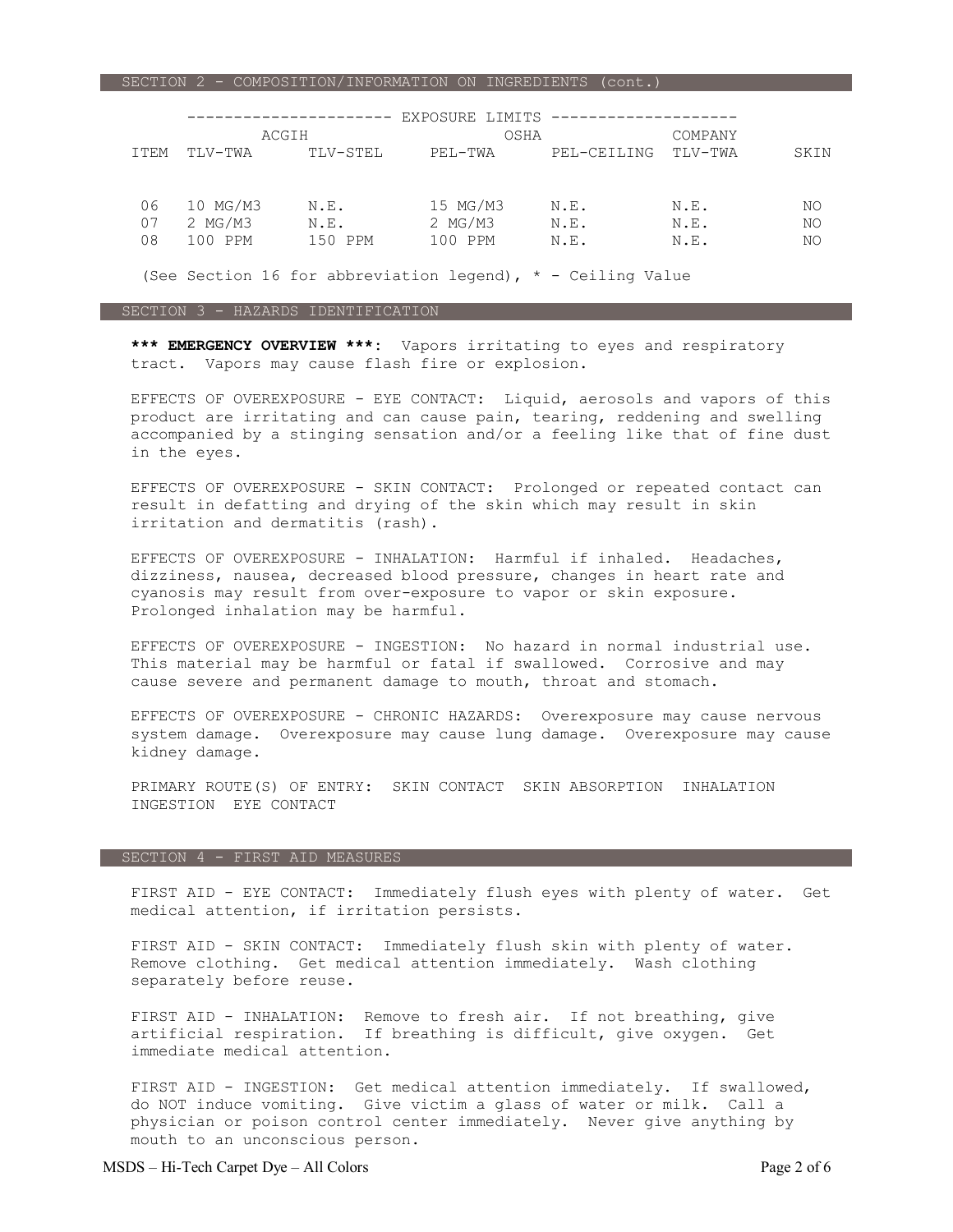## SECTION 5 - FIRE FIGHTING MEASURES

FLASH POINT: -156 F CONSTRAINING LOWER EXPLOSIVE LIMIT: 1.0 % UPPER EXPLOSIVE LIMIT: 12.8 %

# AUTOIGNITION TEMPERATURE: ND

# EXTINGUISHING MEDIA: ALCOHOL FOAM CO2 DRY CHEMICAL FOAM WATER FOG

 UNUSUAL FIRE AND EXPLOSION HAZARDS: Vapors can travel to a source of ignition and flash back. "Empty" containers retain product residue (liquid and/or vapor) and can be dangerous. DO NOT PRESSURIZE, CUT, WELD, BRAZE, SOLDER, DRILL, GRIND, OR EXPOSE SUCH CONTAINERS TO HEAT, FLAME, SPARKS, STATIC ELECTRICITY, OR OTHER SOURCES OF IGNITION; THEY MAY EXPLODE AND CAUSE INJURY OR DEATH. Empty drums should be completely drained, properly bunged and promptly returned to a drum reconditioner, or properly disposed of.

 SPECIAL FIREFIGHTING PROCEDURES: Containers can build up pressure if exposed to heat (fire). As in any fire, wear self-contained breathing apparatus pressure-demand (MSHA/NIOSH approved or equivalent) and full protective gear.

# SECTION 6 - ACCIDENTAL RELEASE MEASURES

 STEPS TO BE TAKEN IN CASE MATERIAL IS RELEASED OR SPILLED: Absorb spill with inert material (e.g. dry sand or earth), then place in a chemical waste container.

## SECTION 7 - HANDLING AND STORAGE

HANDLING: Wash thoroughly after handling.

STORAGE: Keep away from heat, sparks and flame. Keep from freezing.

# SECTION 8 - EXPOSURE CONTROLS/PERSONAL PROTECTION

 ENGINEERING CONTROLS: Local exhaust ventilation may be necessary to control any air contaminants to within their TLVs during the use of this product.

 RESPIRATORY PROTECTION: A NIOSH/MSHA approved air purifying respirator with an organic vapor cartridge or canister may be permissible under certain circumstances where airborne concentrations are expected to exceed exposure limits. Protection provided by air purifying respirators is limited. Use a positive pressure air supplied respirator if there is any potential for an uncontrolled release, exposure levels are not known, or any other circumstances where air purifying respirators may not provide adequate protection.

 SKIN PROTECTION: Where contact is likely, wear chemical resistant gloves, a chemical suit, rubber boots, and chemical safety goggles plus a face shield.

 EYE PROTECTION: Wear safety glasses with side shields (or goggles) and a face shield.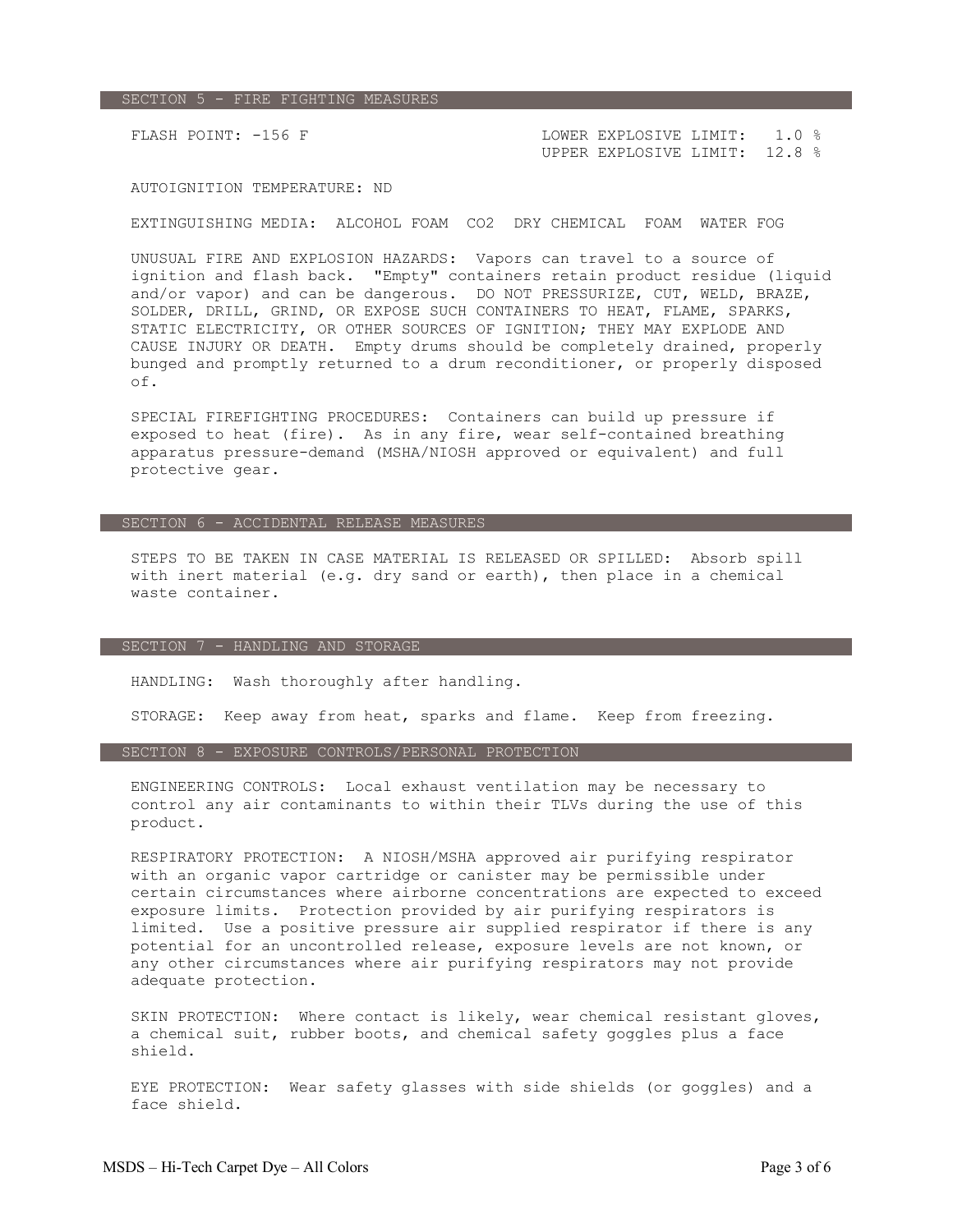OTHER PROTECTIVE EQUIPMENT: STANDARD INDUSTRIAL CLOTHING STANDARDS SHOULD BE FOLLOWED.

 HYGIENIC PRACTICES: Wash hands before eating. Remove contaminated clothing and wash before reuse. Use only in a well ventilated area. Follow all MSDS/label precautions even after container is emptied because they may retain product residues. Avoid prolonged or repeated contact with skin. Avoid breathing vapors from heated material. Avoid contact with eyes, skin, and clothing.

#### SECTION 9 - PHYSICAL AND CHEMICAL PROPERTIES

| BOILING RANGE                                     | $: -43 - 300$ F |                          | VAPOR DENSITY : Is heavier than air    |  |
|---------------------------------------------------|-----------------|--------------------------|----------------------------------------|--|
| ODOR                                              | : SOLVENT       | ODOR THRESHOLD : ND      |                                        |  |
| APPEARANCE                                        | : BLACK         |                          | EVAPORATION RATE: Is faster than Butyl |  |
| SOLUBILITY IN H2O : NEGLIGIBLE                    |                 |                          | Acetate                                |  |
| FREEZE POINT                                      | : 32            | SPECIFIC GRAVITY: 0.2502 |                                        |  |
| VAPOR PRESSURE : 80-90                            |                 | pH @ 0.0 %               | : NA                                   |  |
|                                                   |                 |                          |                                        |  |
| PHYSICAL STATE : LIOUID                           |                 | VISCOSITY                | : NA                                   |  |
| COEFFICIENT OF WATER/OIL DISTRIBUTION: NEGLIGIBLE |                 |                          |                                        |  |
|                                                   |                 |                          |                                        |  |

(See Section 16 for abbreviation legend)

# SECTION 10 - STABILITY AND REACTIVITY

 CONDITIONS TO AVOID: ALL SOURCES OF IGNITION, WELDING ARCS, AND OPEN FLAMES.

INCOMPATIBILITY: STRONG ACIDS, ALKALIS, OXIDIZERS, AND AMINES.

 HAZARDOUS DECOMPOSITION PRODUCTS: OXIDES OF CARBON, OXIDES OF NITROGEN, AND MAY PRODUCE FORMS OF CHLORIDE, CHLORINE, AND PHOSGENE.

HAZARDOUS POLYMERIZATION: Will not occur under normal conditions.

STABILITY: This product is stable under normal storage conditions.

# SECTION 11 - TOXICOLOGICAL PROPERTIES

PRODUCT LD50: 636 mg/kg PRODUCT LC50: 23500 ppm

COMPONENT TOXICOLOGICAL INFORMATION:

| ------------ ------<br>CHEMICAL NAME<br>. <u>.</u> | LD50               | $------ --- LCS0$  |
|----------------------------------------------------|--------------------|--------------------|
| 2-PROPANONE                                        | 5800 MG/KG/RAT     | 50100 MG/M3/8H/RAT |
| PROPANE/ISOBUTANE/N-BUTANE                         | NΕ                 | 658000 MG/M3/4HRAT |
| TOLUENE                                            | 636 MG/KG/RAT      | 49000 MG/M3/4H/RAT |
| 2-BUTANONE                                         | 2737 MG/KG/RAT     | 23500 MG/M3/8H/RAT |
| BLACK CONCENTRATE                                  | ND                 | ND                 |
| BUTYL ALCOHOL                                      | 790 MG/KG/RAT      | 24000 MG/M3/4H/RAT |
| CALCIUM CARBONATE                                  | NΕ                 | NΕ                 |
| TALC                                               | NΕ                 | TCLO               |
| <b>DIMETHYLBENZENE</b>                             | 4300 MG/KG RAT     | 30000 MG/M3/MAMMAL |
| <b>ETHYLBENZENE</b>                                | 3500 MG/KG/RAT     | ΝE                 |
| CARBON BLACK                                       | $>15400$ MG/KG/RAT | ΝE                 |
| SILICA, CRYSTALLINE - OUARTZ                       | >20 MG/KG/MOUSE    | <b>ND</b>          |
|                                                    |                    |                    |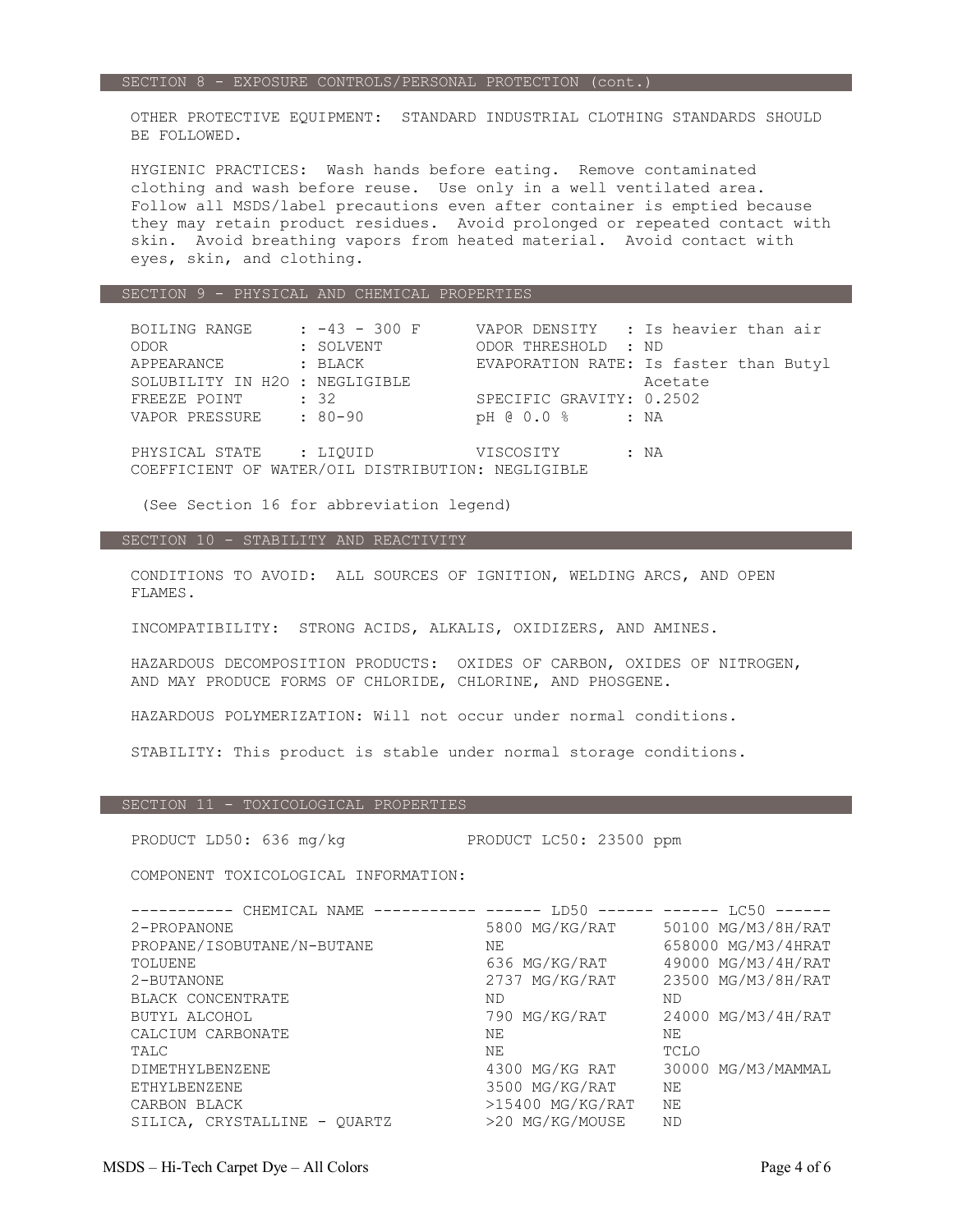#### SECTION 12 - ECOLOGICAL INFORMATION

ECOLOGICAL INFORMATION: No Information.

# SECTION 13 - DISPOSAL CONSIDERATIONS

 DISPOSAL METHOD: DISPOSE IN ACCORDANCE WITH ALL FEDERAL, STATE, AND LOCAL REGULATIONS.

#### SECTION 14 - TRANSPORTATION INFORMATION

DOT PROPER SHIPPING NAME: AEROSOL - CONSUMER COMMODITY

DOT TECHNICAL NAME: ORM-D

DOT HAZARD CLASS: 2.1 HAZARD SUBCLASS: NA

DOT UN/NA NUMBER: UN1950 PACKING GROUP: NA RESP. GUIDE PAGE: 126

## SECTION 15 - REGULATORY INFORMATION

U.S. FEDERAL REGULATIONS: AS FOLLOWS -

 OSHA: Hazardous by definition of Hazard Communication Standard (29 CFR 1910.1200)

 CERCLA - SARA HAZARD CATEGORY: This product has been reviewed according to the EPA 'Hazard Categories' promulgated under Sections 311 and 312 of the Superfund Amendment and Reauthorization Act of 1986 (SARA Title III) and is considered, under applicable definitions, to meet the following categories:

 IMMEDIATE HEALTH HAZARD CHRONIC HEALTH HAZARD FIRE HAZARD PRESSURIZED GAS HAZARD

 SARA SECTION 313: This product contains the following substances subject to the reporting requirements of Section 313 of Title III of the Superfund Amendments and Reauthorization Act of 1986 and 40 CFR Part 372:

| ----------- CHEMICAL NAME ----------- |                 | CAS NUMBER WT/WT % IS LESS THAN |
|---------------------------------------|-----------------|---------------------------------|
| TOLUENE                               | $108 - 88 - 3$  | 20.0%                           |
| 2-BUTANONE                            | $78 - 93 - 3$   | 10.0%                           |
| BUTYL ALCOHOL                         | $71 - 36 - 3$   | 5.0%                            |
|                                       |                 |                                 |
| ----------- CHEMICAL NAME ----------- | CAS NUMBER      | WT/WT % IS LESS THAN            |
| DIMETHYLBENZENE                       | $1330 - 20 - 7$ | 5.0%                            |

 TOXIC SUBSTANCES CONTROL ACT: This product contains the following chemical substances subject to the reporting requirements of TSCA 12(B) if exported from the United States:

 ----------- CHEMICAL NAME ----------- CAS NUMBER 2-BUTANONE 78-93-3

U.S. STATE REGULATIONS: AS FOLLOWS -

 NEW JERSEY RIGHT-TO-KNOW: The following materials are non-hazardous, but are among the top five